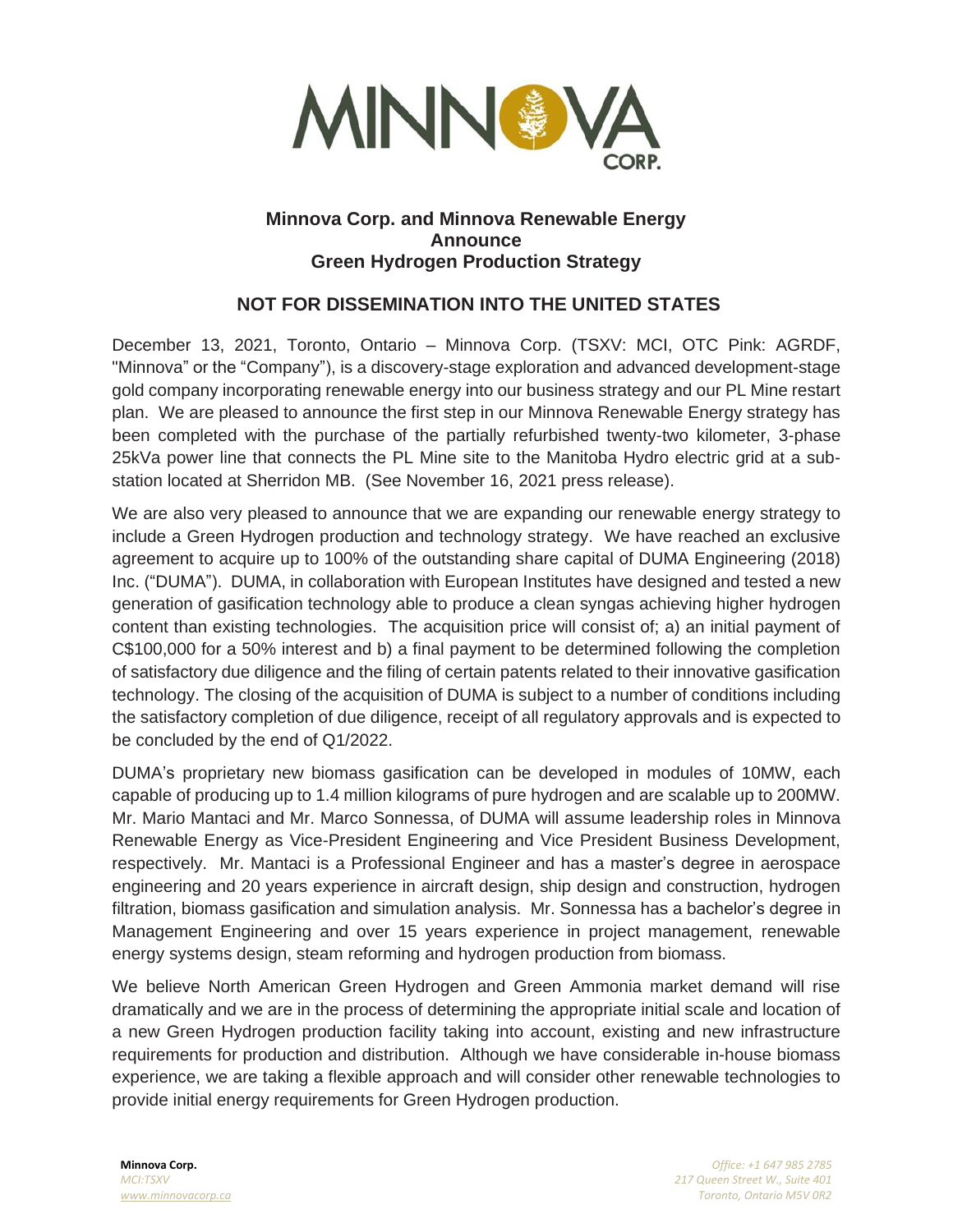

Minnova Renewable Energy is seeking to position the company as a leading Green Energy Production and Clean Technology Company. Hydrogen and in particular Green Hydrogen is widely considered to be key to reducing global CO2 emissions. Minnova renewable Energy's acquisition of DUMA and the addition of Messrs. Mantaci and Sonnessa to our leadership team will greatly advance our business strategy with operating expertise and ownership of a newly patented gasification technology.

Gord Glenn, President & CEO commented "we have an ambitious vision to develop Minnova Renewable Energy into a leading Green Energy Production and Technology company. Our goal is to participate in all aspects of the New Hydrogen Economy from hydrogen production, conversion/reconversion, storage, and transportation to distribution. Our plan is to accelerate development, minimize risk and initial capital expenditure with first production in Manitoba, Canada. The proposed acquisition of DUMA and addition of Messrs. Mantaci and Sonnessa enable us to rapidly accelerate our development plans. We have been active in Manitoba for over a decade working to de-risk and advance the PL Gold Mine and we understand the opportunities that Manitoba offers for initial Green Hydrogen production and local industrial, municipal, agricultural, and ultimately retail demand and distribution. Initial annual production is targeted at a minimum of 1.4 million kilograms of Green Hydrogen and will be scalable for rapid expansion as customer demand increases. This is a truly exciting opportunity for Minnova shareholders and investors. We already offer a significant value proposition with our 100% owned PL Gold mine, and we are now providing exposure to Green Hydrogen. Hydrogen is critical to reducing global CO2 emissions and market demand for green hydrogen is forecast to increase dramatically in the next decade. We intend to position Minnova Renewable Energy to take a leading role in developing the New Hydrogen Economy. We look forward to providing additional updates in the coming weeks as we advance our Green Energy business plan."

The Company also announces that it has granted an aggregate of 1,400,000 options to purchase common shares of the Company exercisable at a price of \$0.11 per common share for a period of 5 years, to certain directors, officers, employees, and consultants. The common shares issuable upon exercise of the options are subject to a four month hold period from the original date of grant.

## **About DUMA Engineering (2018) Inc.**

DUMA Engineering is a Manitoba based engineering firm with over 30 years of international engineering design and project management experience. DUMA has designed several technological solutions for the Energy, Food, Mechanical, Aerospace and Naval Industries. DUMA has successfully developed an innovative system to produce Green Hydrogen from biomasses at a competitive cost with the most efficient electrolyser available on the market. In 2021 Duma was awarded an IRAP funding grant from the National Research Council of Canada for the development of a new technology able to reduce CAPEX and OPEX costs associated with biomass gasification for green hydrogen production.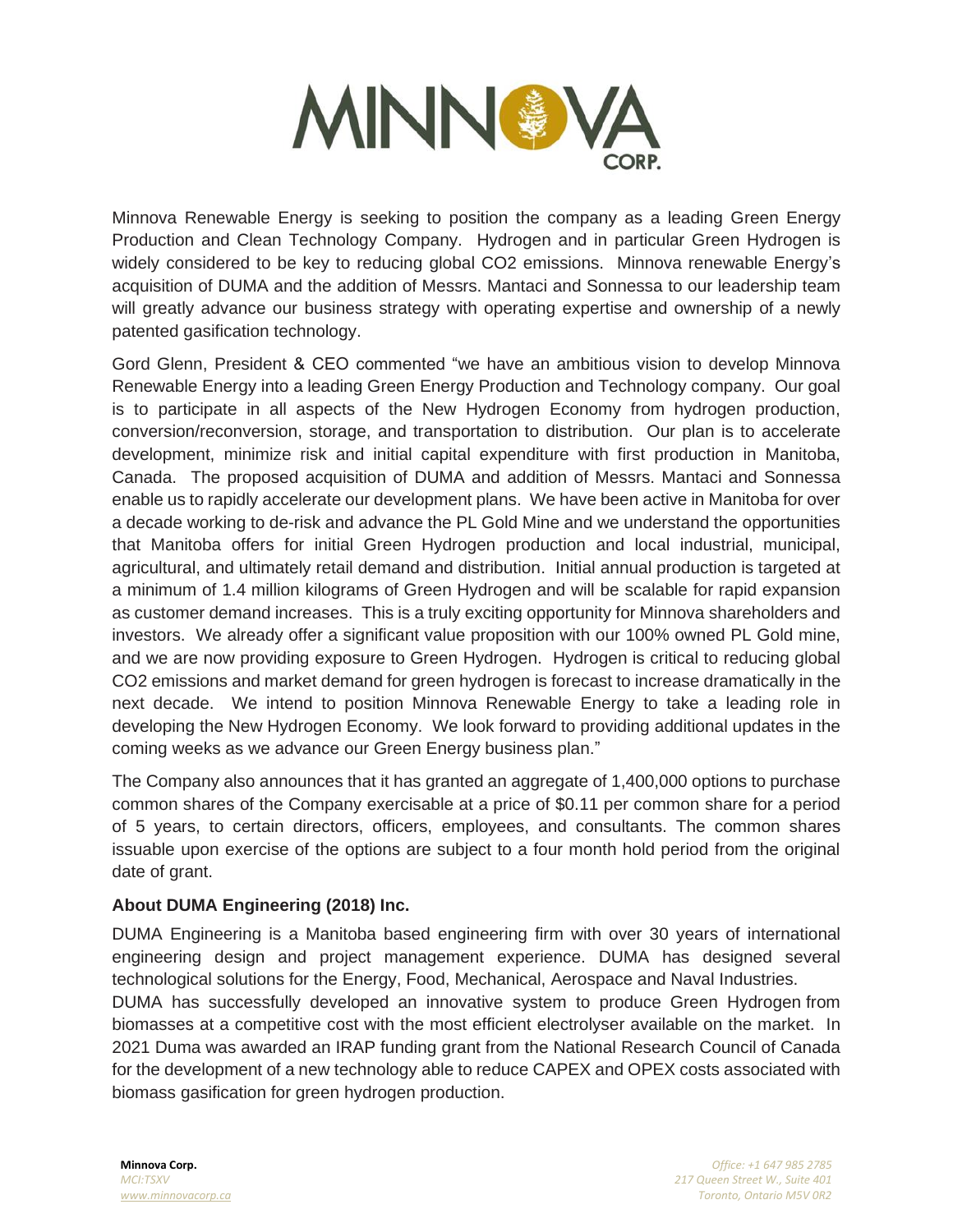

### **About Minnova Corp.**

Minnova Corp. is an emerging Canadian gold producer with a focus on incorporating clean energy in into the restart plan for the PL Gold Mine. In addition to expanding gold resources on its PL and Nokomis gold deposits the Company has established a wholly owned subsidiary, Minnova Renewable Energy, to rapidly develop renewable energy with an initial focus on Hydrogen production and distribution in Manitoba. The Company has completed a Positive Feasibility Study in support of restarting the PL Mine at an average annual production rate of 46,493 ounces over a minimum 5 year mine life. The resource remains open to expansion and future surface exploration work programs will target resource expansion. The PL Gold Mine has a short preproduction timeline forecast at 15 months, benefits from a valid underground mining permit (Environment Act 1207E), an existing 1000 tpd processing plant, over 7,000 meters of developed underground ramp to -135 metres depth, is fully road accessible and close to existing mining infrastructure in the prolific Flin Flon Greenstone Belt of Central Manitoba.

#### **For more information please contact:**

**Minnova Corp.** Gorden Glenn President & Chief Executive Officer

For further information, please contact Investor Relations at 647-985-2785 or info@minnovacorp.ca

Visit our website at www.minnovacorp.ca

#### **Forward Looking Statements**

*This news release contains "forward-looking information" within the meaning of applicable Canadian securities legislation. Forward-looking information includes, but is not limited to, information regarding the Company including management's assessment of future plans and operations, that may involve risks associated with mining exploration and development, volatility of prices, currency fluctuations, imprecision of resource estimates, environmental and permitting risks, access to labour and services, competition from other companies and ability to access sufficient capital. As a consequence, actual results may differ materially from those anticipated in the forward-looking statements. A feasibility study has been completed on the PL Gold Mine development project but there is no certainty the disclosed targets will be achieved nor that the proposed operations will be economically viable. Minnova has attempted to identify important factors that could cause actual results to differ materially from those contained in forward-looking information. Forward-looking information is provided for the purpose of providing information about management's expectations and plans relating to the future. The Company disclaims any intention or obligation to update or revise any forward-looking information or to explain any material difference between subsequent actual events and such forward-looking information, except to the extent required by applicable law. There may be other factors that cause results not to be as anticipated, estimated or intended. There can be no assurance that such information will prove to be accurate, as actual results and future events could differ materially from those anticipated in such information. Accordingly, readers should not place undue reliance on forward-looking information. Minnova does not undertake to update any forward-looking information, except in accordance with applicable securities laws.*

*Trading in the securities of the Company should be considered highly speculative. No stock exchange, securities commission or other regulatory authority has approved or disapproved the information contained herein. Neither the TSX Venture Exchange nor its Regulation Services Provider (as that term is defined in the policies of the TSX Venture Exchange) accepts responsibility for the adequacy or accuracy of this release.*